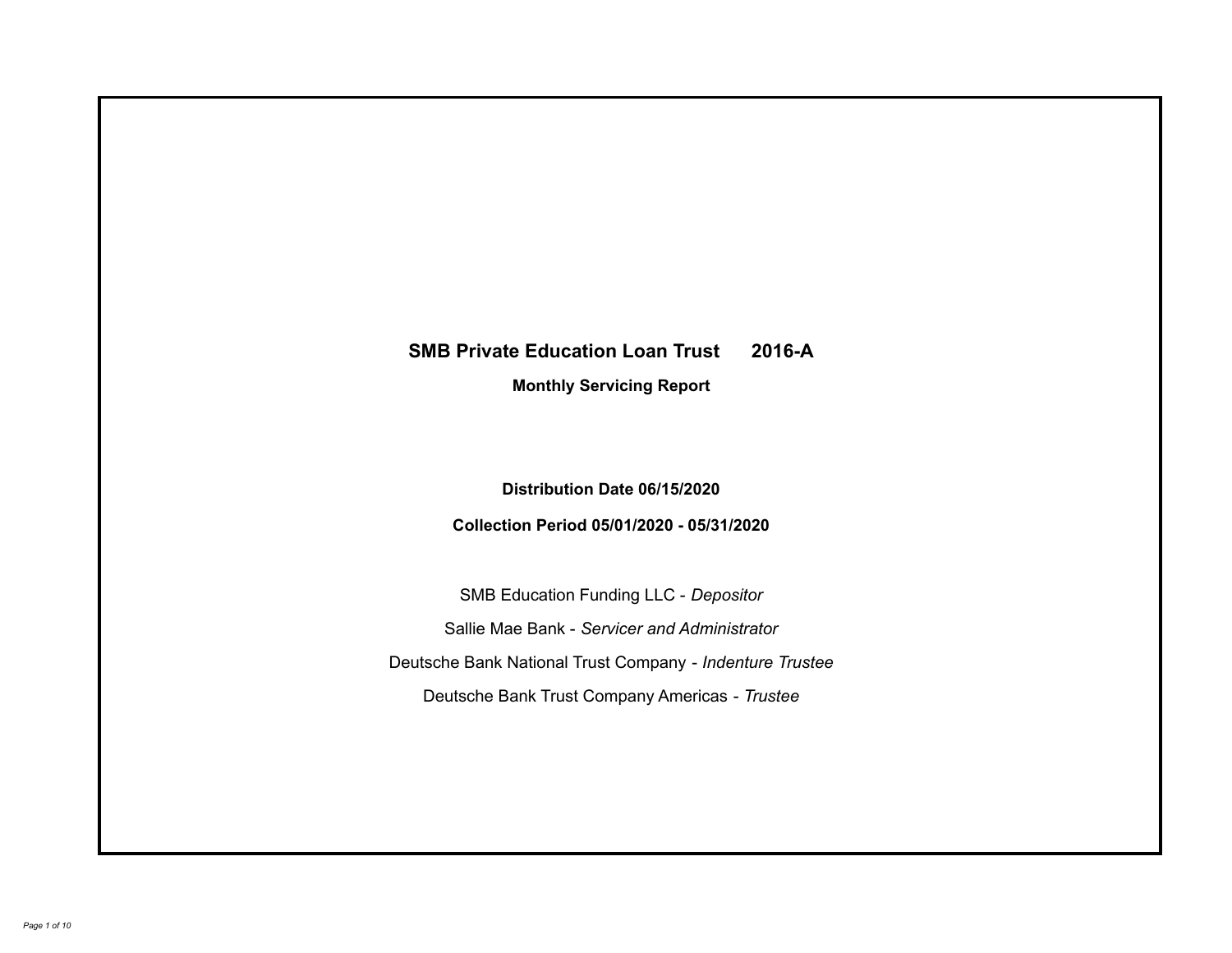| Α           | <b>Student Loan Portfolio Characteristics</b>                  | <b>Settlement Date</b><br>05/26/2016 | 04/30/2020           | 05/31/2020           |
|-------------|----------------------------------------------------------------|--------------------------------------|----------------------|----------------------|
|             | <b>Principal Balance</b>                                       | \$585,861,635.84                     | \$325,252,363.52     | \$320,677,178.67     |
|             | Interest to be Capitalized Balance                             | 32,367,510.93                        | 14,476,136.53        | 14,036,360.38        |
|             | Pool Balance                                                   | \$618,229,146.77                     | \$339,728,500.05     | \$334,713,539.05     |
|             | Weighted Average Coupon (WAC)                                  |                                      |                      |                      |
|             | WAC1 (Contractual Interest Rate on the Loan)                   | 8.26%                                | 7.99%                | 7.80%                |
|             | WAC2 (Average of Applicable Interest Rate)                     | 8.23%                                | 7.92%                | 7.74%                |
|             | WAC3 (Average of Actual Interest Rate)                         | 8.16%                                | 7.85%                | 7.67%                |
|             | Weighted Average Remaining Term                                | 134.18                               | 126.28               | 126.36               |
|             | Number of Loans                                                | 53,959                               | 30,467               | 29,969               |
|             | Number of Borrowers                                            | 52,283                               | 29,402               | 28,919               |
|             | Pool Factor<br>Since Issued Total Constant Prepayment Rate (1) |                                      | 0.549518737<br>9.96% | 0.541406921<br>9.89% |
|             |                                                                |                                      |                      |                      |
| B           | <b>Debt Securities</b><br><b>Cusip/Isin</b>                    | 05/15/2020                           |                      | 06/15/2020           |
|             | A <sub>2</sub> A<br>78449FAB7                                  | \$116,314,116.78                     |                      | \$114,140,017.21     |
|             | A2B<br>78449FAC5                                               | \$71,495,833.25                      |                      | \$70,159,460.12      |
|             | B<br>78449FAD3                                                 | \$50,000,000.00                      |                      | \$50,000,000.00      |
|             |                                                                |                                      |                      |                      |
| $\mathsf C$ | <b>Certificates</b><br><b>Cusip/Isin</b>                       | 05/15/2020                           |                      | 06/15/2020           |
|             | 78449F101<br>Residual                                          | \$100,000.00                         |                      | \$100,000.00         |
|             |                                                                |                                      |                      |                      |
| D           | <b>Account Balances</b>                                        | 05/15/2020                           |                      | 06/15/2020           |
|             | Reserve Account Balance                                        | \$1,557,854.00                       |                      | \$1,557,854.00       |
|             |                                                                |                                      |                      |                      |
| Е           | <b>Asset / Liability</b>                                       | 05/15/2020                           |                      | 06/15/2020           |
|             | Overcollateralization Percentage                               | 30.00%                               |                      | 30.00%               |
|             | Specified Overcollateralization Amount                         | \$101,918,550.02                     |                      | \$100,414,061.72     |
|             | Actual Overcollateralization Amount                            | \$101,918,550.02                     |                      | \$100,414,061.72     |

(1) For additional information, see 'Since Issued CPR Methodology' found on page 11 of this report.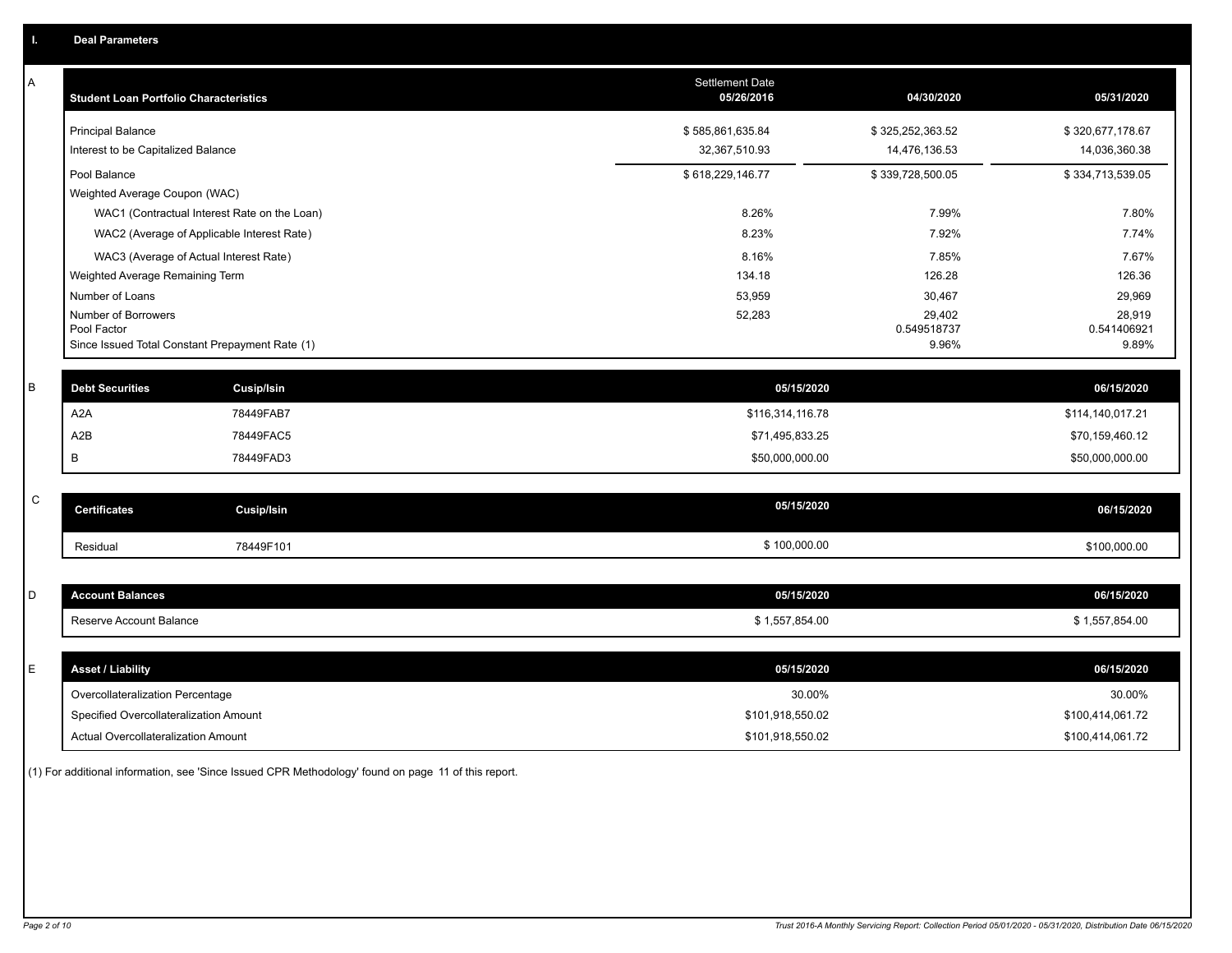# **II. 2016-A Trust Activity 05/01/2020 through 05/31/2020**

| Α | <b>Student Loan Principal Receipts</b>                           |                |  |
|---|------------------------------------------------------------------|----------------|--|
|   | <b>Borrower Principal</b>                                        | 4,943,658.73   |  |
|   | <b>Consolidation Activity Principal</b>                          | 0.00           |  |
|   | Seller Principal Reimbursement                                   | 0.00           |  |
|   | Servicer Principal Reimbursement                                 | 0.00           |  |
|   | Delinquent Principal Purchases by Servicer                       | 0.00           |  |
|   | <b>Other Principal Deposits</b>                                  | 41,995.06      |  |
|   | <b>Total Principal Receipts</b>                                  | \$4,985,653.79 |  |
| B | <b>Student Loan Interest Receipts</b>                            |                |  |
|   | <b>Borrower Interest</b>                                         | 1,378,500.44   |  |
|   | <b>Consolidation Activity Interest</b>                           | 0.00           |  |
|   | Seller Interest Reimbursement                                    | 0.00           |  |
|   | Servicer Interest Reimbursement                                  | 0.00           |  |
|   | Delinquent Interest Purchases by Servicer                        | 0.00           |  |
|   | Other Interest Deposits                                          | 189.48         |  |
|   | <b>Total Interest Receipts</b>                                   | \$1,378,689.92 |  |
| С | <b>Recoveries on Realized Losses</b>                             | \$46,434.76    |  |
| D | <b>Investment Income</b>                                         | \$770.73       |  |
| Ε | <b>Funds Borrowed from Next Collection Period</b>                | \$0.00         |  |
| F | <b>Funds Repaid from Prior Collection Period</b>                 | \$0.00         |  |
| G | <b>Loan Sale or Purchase Proceeds</b>                            | \$0.00         |  |
| н | Initial Deposits to Distribution Account                         | \$0.00         |  |
|   | <b>Excess Transferred from Other Accounts</b>                    | \$0.00         |  |
| J | <b>Borrower Benefit Reimbursements</b>                           | \$0.00         |  |
| Κ | <b>Other Deposits</b>                                            | \$0.00         |  |
| L | <b>Other Fees Collected</b>                                      | \$0.00         |  |
| М | <b>AVAILABLE FUNDS</b>                                           | \$6,411,549.20 |  |
| N | Non-Cash Principal Activity During Collection Period             | \$410,468.94   |  |
| O | Aggregate Purchased Amounts by the Depositor, Servicer or Seller | \$42,184.54    |  |
| P | Aggregate Loan Substitutions                                     | \$0.00         |  |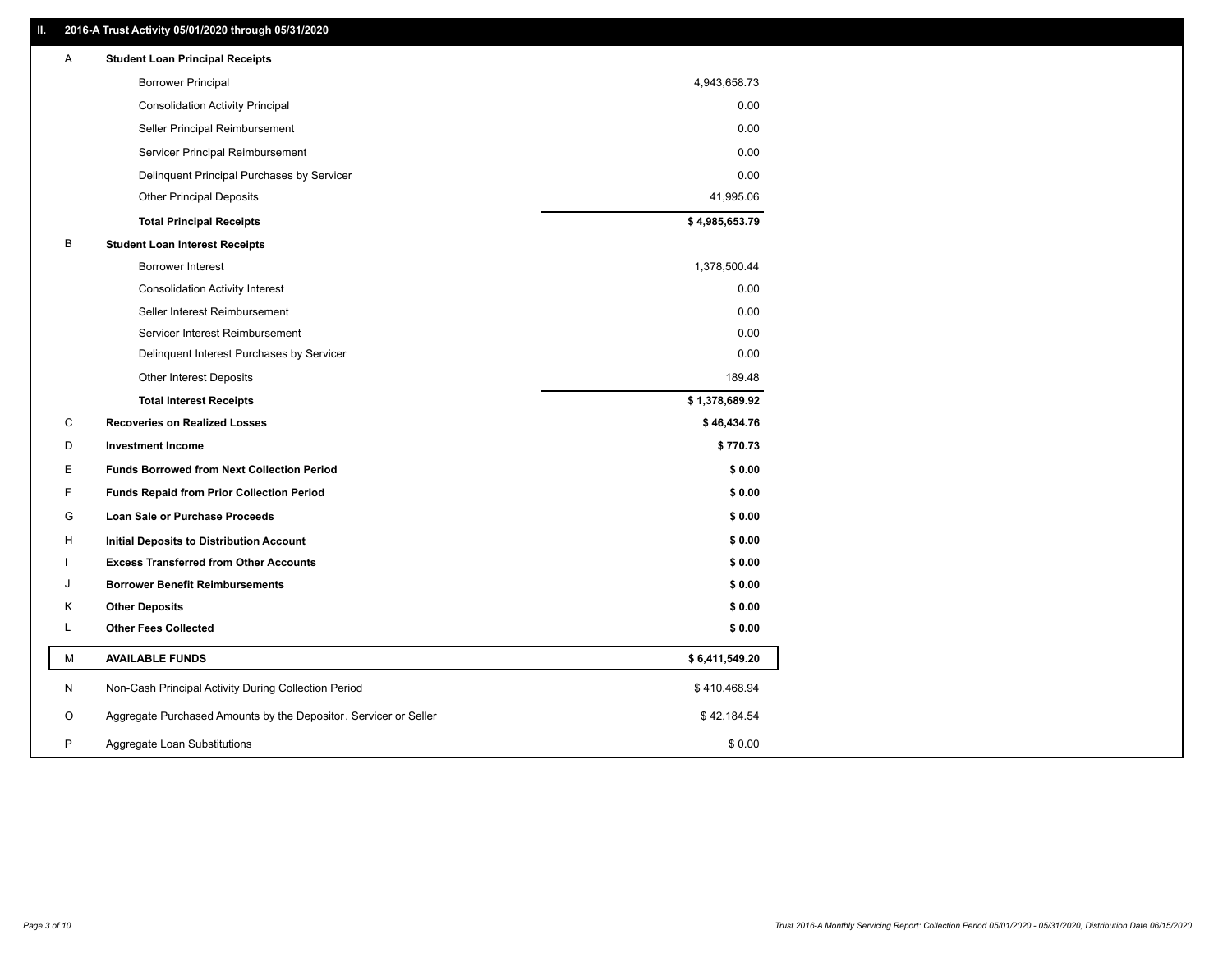|                   |                       |                          |            |                                                           | <b>Loans by Repayment Status</b> |                            |                          |         |                                                           |                |                            |  |
|-------------------|-----------------------|--------------------------|------------|-----------------------------------------------------------|----------------------------------|----------------------------|--------------------------|---------|-----------------------------------------------------------|----------------|----------------------------|--|
|                   |                       |                          | 05/31/2020 |                                                           |                                  | 04/30/2020                 |                          |         |                                                           |                |                            |  |
|                   |                       | <b>Wtd Avg</b><br>Coupon | # Loans    | Principal and<br><b>Interest Accrued</b><br>to Capitalize | % of Principal                   | % of Loans in<br>Repay (1) | <b>Wtd Avg</b><br>Coupon | # Loans | Principal and<br><b>Interest Accrued</b><br>to Capitalize | % of Principal | % of Loans in<br>Repay (1) |  |
| INTERIM:          | IN SCHOOL             | 8.93%                    | 968        | \$16,116,780.55                                           | 4.815%                           | $-$ %                      | 9.10%                    | 1,116   | \$18,393,351.30                                           | 5.414%         | $-$ %                      |  |
|                   | GRACE                 | 8.93%                    | 455        | \$7,180,282.32                                            | 2.145%                           | $-$ %                      | 9.22%                    | 339     | \$5,297,051.45                                            | 1.559%         | $-$ %                      |  |
|                   | <b>DEFERMENT</b>      | 8.51%                    | 1,655      | \$22,430,339.53                                           | 6.701%                           | $-$ %                      | 8.73%                    | 1,816   | \$24,490,860.05                                           | 7.209%         | $-$ %                      |  |
| <b>REPAYMENT:</b> | <b>CURRENT</b>        | 7.45%                    | 22,516     | \$230,685,632.63                                          | 68.920%                          | 79.826%                    | 7.63%                    | 22,998  | \$234,832,825.65                                          | 69.124%        | 80.547%                    |  |
|                   | 31-60 DAYS DELINQUENT | 8.12%                    | 417        | \$5,632,513.40                                            | 1.683%                           | 1.949%                     | 8.29%                    | 413     | \$5,985,483.60                                            | 1.762%         | 2.053%                     |  |
|                   | 61-90 DAYS DELINQUENT | 8.64%                    | 169        | \$2,616,058.78                                            | 0.782%                           | 0.905%                     | 8.49%                    | 187     | \$2,859,528.64                                            | 0.842%         | 0.981%                     |  |
|                   | > 90 DAYS DELINQUENT  | 8.67%                    | 92         | \$1,373,549.88                                            | 0.410%                           | 0.475%                     | 8.98%                    | 108     | \$1,684,787.72                                            | 0.496%         | 0.578%                     |  |
|                   | <b>FORBEARANCE</b>    | 7.57%                    | 3,697      | \$48,678,381.96                                           | 14.543%                          | 16.845%                    | 7.69%                    | 3,490   | \$46,184,611.64                                           | 13.595%        | 15.841%                    |  |
| <b>TOTAL</b>      |                       |                          | 29,969     | \$334,713,539.05                                          | 100.00%                          | 100.00%                    |                          | 30,467  | \$339,728,500.05                                          | 100.00%        | 100.00%                    |  |

Percentages may not total 100% due to rounding \*

1 Loans classified in "Repayment" include any loan for which interim interest only, \$25 fixed payments or full principal and interest payments are due.

|                         | <b>Loans by Borrower Status</b>                                                                                                                                                |                          |            |                                                           |                |                                |                          |         |                                                                  |                |                                |  |
|-------------------------|--------------------------------------------------------------------------------------------------------------------------------------------------------------------------------|--------------------------|------------|-----------------------------------------------------------|----------------|--------------------------------|--------------------------|---------|------------------------------------------------------------------|----------------|--------------------------------|--|
|                         |                                                                                                                                                                                |                          | 05/31/2020 |                                                           |                |                                | 04/30/2020               |         |                                                                  |                |                                |  |
|                         |                                                                                                                                                                                | <b>Wtd Avg</b><br>Coupon | # Loans    | Principal and<br><b>Interest Accrued</b><br>to Capitalize | % of Principal | % of Loans in<br>P&I Repay (2) | <b>Wtd Avg</b><br>Coupon | # Loans | <b>Principal and</b><br><b>Interest Accrued</b><br>to Capitalize | % of Principal | % of Loans in<br>P&I Repay (2) |  |
| INTERIM:                | IN SCHOOL                                                                                                                                                                      | 8.55%                    | 1,871      | \$29,068,102.01                                           | 8.684%         | $-$ %                          | 8.69%                    | 2,193   | \$34,191,337.19                                                  | 10.064%        | $-$ %                          |  |
|                         | GRACE                                                                                                                                                                          | 8.50%                    | 918        | \$14,283,055.18                                           | 4.267%         | $-$ %                          | 8.82%                    | 657     | \$10,077,993.68                                                  | 2.966%         | $-$ %                          |  |
|                         | <b>DEFERMENT</b>                                                                                                                                                               | 8.09%                    | 3,112      | \$41,607,250.75                                           | 12.431%        | $-$ %                          | 8.32%                    | 3,431   | \$45,600,537.20                                                  | 13.423%        | $-$ %                          |  |
| P&I REPAYMENT:          | <b>CURRENT</b>                                                                                                                                                                 | 7.37%                    | 19,722     | \$191,829,454.70                                          | 57.312%        | 76.807%                        | 7.54%                    | 20,012  | \$193,553,398.24                                                 | 56.973%        | 77.465%                        |  |
|                         | 31-60 DAYS DELINQUENT                                                                                                                                                          | 8.09%                    | 396        | \$5,354,068.16                                            | 1.600%         | 2.144%                         | 8.30%                    | 397     | \$5,711,042.53                                                   | 1.681%         | 2.286%                         |  |
|                         | 61-90 DAYS DELINQUENT                                                                                                                                                          | 8.64%                    | 166        | \$2,596,624.36                                            | 0.776%         | 1.040%                         | 8.47%                    | 181     | \$2,756,852.29                                                   | 0.811%         | 1.103%                         |  |
|                         | > 90 DAYS DELINQUENT                                                                                                                                                           | 8.71%                    | 87         | \$1,296,601.93                                            | 0.387%         | 0.519%                         | 9.00%                    | 106     | \$1,652,727.28                                                   | 0.486%         | 0.661%                         |  |
|                         | FORBEARANCE                                                                                                                                                                    | 7.57%                    | 3,697      | \$48,678,381.96                                           | 14.543%        | 19.490%                        | 7.69%                    | 3,490   | \$46,184,611.64                                                  | 13.595%        | 18.484%                        |  |
| <b>TOTAL</b><br>$\star$ | Percentages may not total 100% due to rounding<br>2 Loans classified in "P&I Repayment" includes only those loans for which scheduled principal and interest payments are due. |                          | 29,969     | \$334,713,539.05                                          | 100.00%        | 100.00%                        |                          | 30,467  | \$339,728,500.05                                                 | 100.00%        | 100.00%                        |  |

WAC reflects WAC3 To conform with company standard reporting these sections now include Princial and Interest Accrued to Capitalize .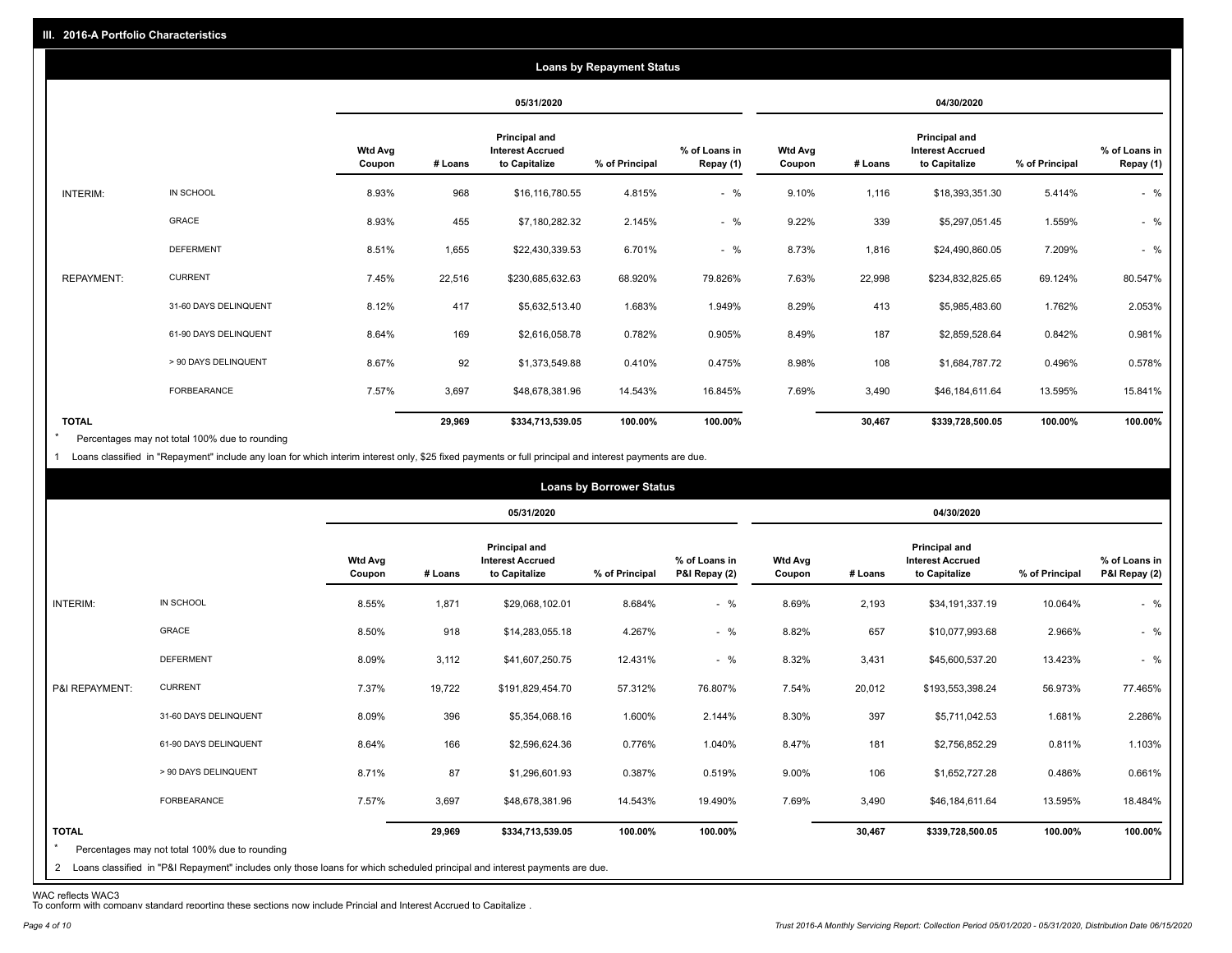|                                                                                                  | 5/31/2020        | 4/30/2020        |
|--------------------------------------------------------------------------------------------------|------------------|------------------|
| Pool Balance                                                                                     | \$334,713,539.05 | \$339,728,500.05 |
| Total # Loans                                                                                    | 29,969           | 30,467           |
| Total # Borrowers                                                                                | 28,919           | 29,402           |
| Weighted Average Coupon                                                                          | 7.74%            | 7.92%            |
| Weighted Average Remaining Term                                                                  | 126.36           | 126.28           |
| Percent of Pool - Cosigned                                                                       | 93.1%            | 93.1%            |
| Percent of Pool - Non Cosigned                                                                   | 6.9%             | 6.9%             |
| Borrower Interest Accrued for Period                                                             | \$2,121,628.32   | \$2,180,513.75   |
| <b>Outstanding Borrower Interest Accrued</b>                                                     | \$17,387,320.72  | \$17,344,609.27  |
| Gross Principal Realized Loss - Periodic *                                                       | \$257,510.45     | \$317,590.35     |
| Gross Principal Realized Loss - Cumulative *                                                     | \$20,853,785.18  | \$20,596,274.73  |
| Recoveries on Realized Losses - Periodic                                                         | \$46,434.76      | \$50,751.56      |
| Recoveries on Realized Losses - Cumulative                                                       | \$3,235,241.99   | \$3,188,807.23   |
| Net Losses - Periodic                                                                            | \$211,075.69     | \$266,838.79     |
| Net Losses - Cumulative                                                                          | \$17,618,543.19  | \$17,407,467.50  |
| Non-Cash Principal Activity - Capitalized Interest                                               | \$671,565.58     | \$344,776.33     |
| Since Issued Total Constant Prepayment Rate (CPR) (1)                                            | 9.89%            | 9.96%            |
| <b>Loan Substitutions</b>                                                                        | \$0.00           | \$0.00           |
| <b>Cumulative Loan Substitutions</b>                                                             | \$0.00           | \$0.00           |
| <b>Unpaid Servicing Fees</b>                                                                     | \$0.00           | \$0.00           |
| <b>Unpaid Administration Fees</b>                                                                | \$0.00           | \$0.00           |
| <b>Unpaid Carryover Servicing Fees</b>                                                           | \$0.00           | \$0.00           |
| Note Interest Shortfall                                                                          | \$0.00           | \$0.00           |
| Loans in Modification                                                                            | \$30,257,712.00  | \$30,154,977.55  |
| % of Loans in Modification as a % of Loans in Repayment (P&I)                                    | 15.05%           | 14.81%           |
|                                                                                                  |                  |                  |
| % Annualized Gross Principal Realized Loss - Periodic as a %<br>of Loans in Repayment (P&I) * 12 | 1.54%            | 1.87%            |
| % Gross Principal Realized Loss - Cumulative as a % of                                           |                  |                  |
| Original Pool Balance                                                                            | 3.37%            | 3.33%            |
|                                                                                                  |                  |                  |

\* In accordance with the Servicer's current policies and procedures, after September 1, 2017 loans subject to bankruptcy claims generally will not be reported as a charged- off unless and until they are delinquent for 120

(1) For additional information, see 'Since Issued CPR Methodology' found on page 11 of this report.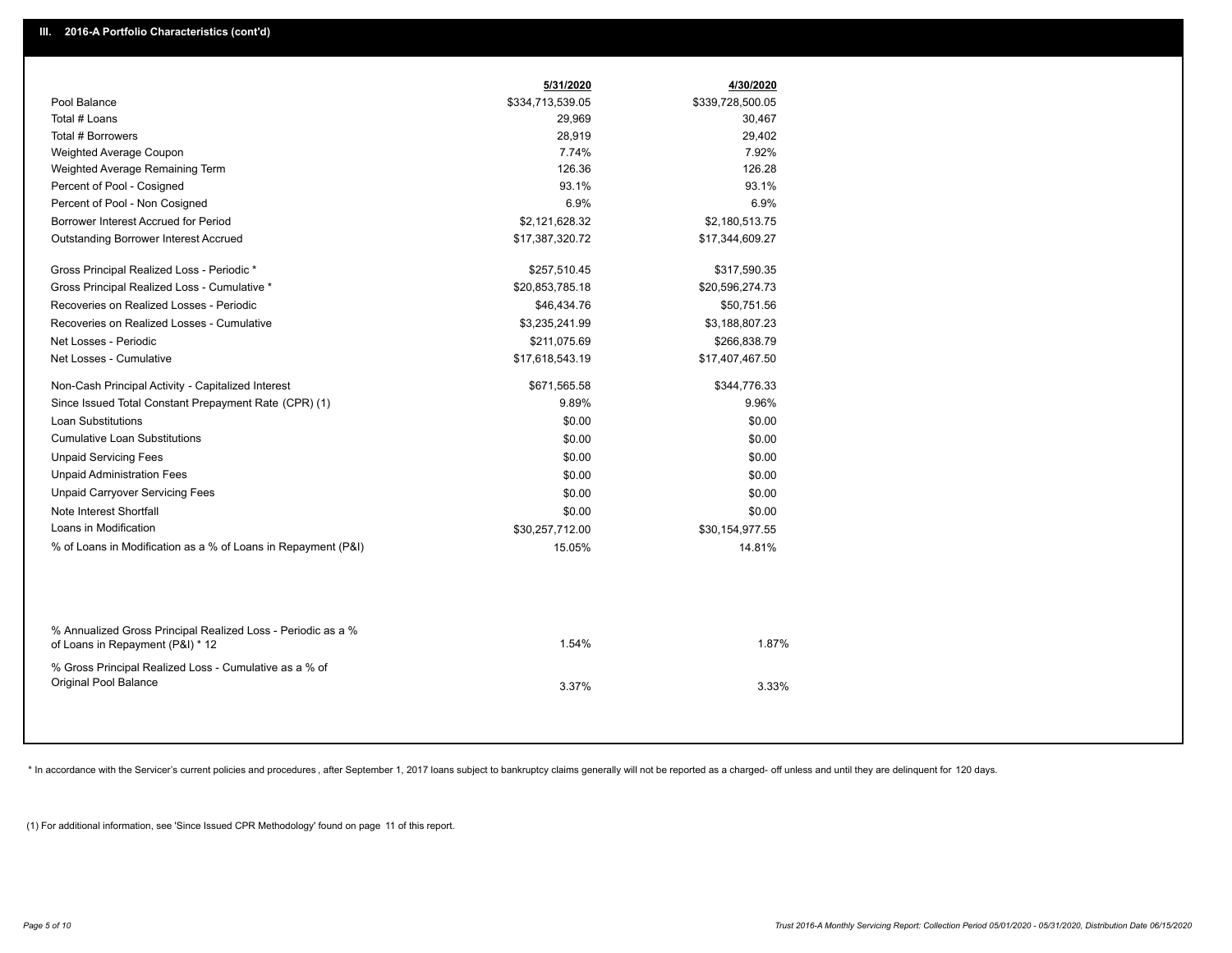#### **Loan Program**  A

|                                    | Weighted<br><b>Average Coupon</b> | # LOANS     | <b>\$ AMOUNT</b> | $%$ *     |
|------------------------------------|-----------------------------------|-------------|------------------|-----------|
| - Smart Option Interest-Only Loans | 6.70%                             | 6,469       | \$50,847,073.06  | 15.191%   |
| - Smart Option Fixed Pay Loans     | 7.68%                             | 8,055       | \$107,152,039.13 | 32.013%   |
| - Smart Option Deferred Loans      | 7.94%                             | 15.445      | \$176,714,426.86 | 52.796%   |
| - Other Loan Programs              | $0.00\%$                          | $\mathbf 0$ | \$0.00           | $0.000\%$ |
| <b>Total</b>                       | 7.67%                             | 29,969      | \$334,713,539.05 | 100.000%  |

\* Percentages may not total 100% due to rounding

B

C

**Index Type**

|                       | Weighted<br><b>Average Coupon</b> | # LOANS | <b>\$ AMOUNT</b> | $%$ *     |
|-----------------------|-----------------------------------|---------|------------------|-----------|
| - Fixed Rate Loans    | 7.51%                             | 6,613   | \$85,467,451.44  | 25.535%   |
| - LIBOR Indexed Loans | 7.72%                             | 23,356  | \$249,246,087.61 | 74.465%   |
| - Other Index Rates   | $0.00\%$                          | 0       | \$0.00           | $0.000\%$ |
| Total                 | 7.67%                             | 29,969  | \$334,713,539.05 | 100.000%  |

\* Percentages may not total 100% due to rounding

# **Weighted Average Recent FICO**

| $0 - 639$          |        |                  |          |
|--------------------|--------|------------------|----------|
|                    | 2,513  | \$29,268,545.16  | 8.744%   |
| 640 - 669          | 1,980  | \$21,837,987.58  | 6.524%   |
| 670 - 699          | 3,218  | \$35,794,139.16  | 10.694%  |
| 700 - 739          | 6,059  | \$71,013,457.29  | 21.216%  |
| $740 +$            | 16,198 | \$176,795,020.39 | 52.820%  |
| N/A <sup>(1)</sup> |        | \$4,389.47       | 0.001%   |
| <b>Total</b>       | 29,969 | \$334,713,539.05 | 100.000% |

WAC reflects WAC3

To conform with company standard reporting these sections now include Princial and Interest Accrued to Capitalize .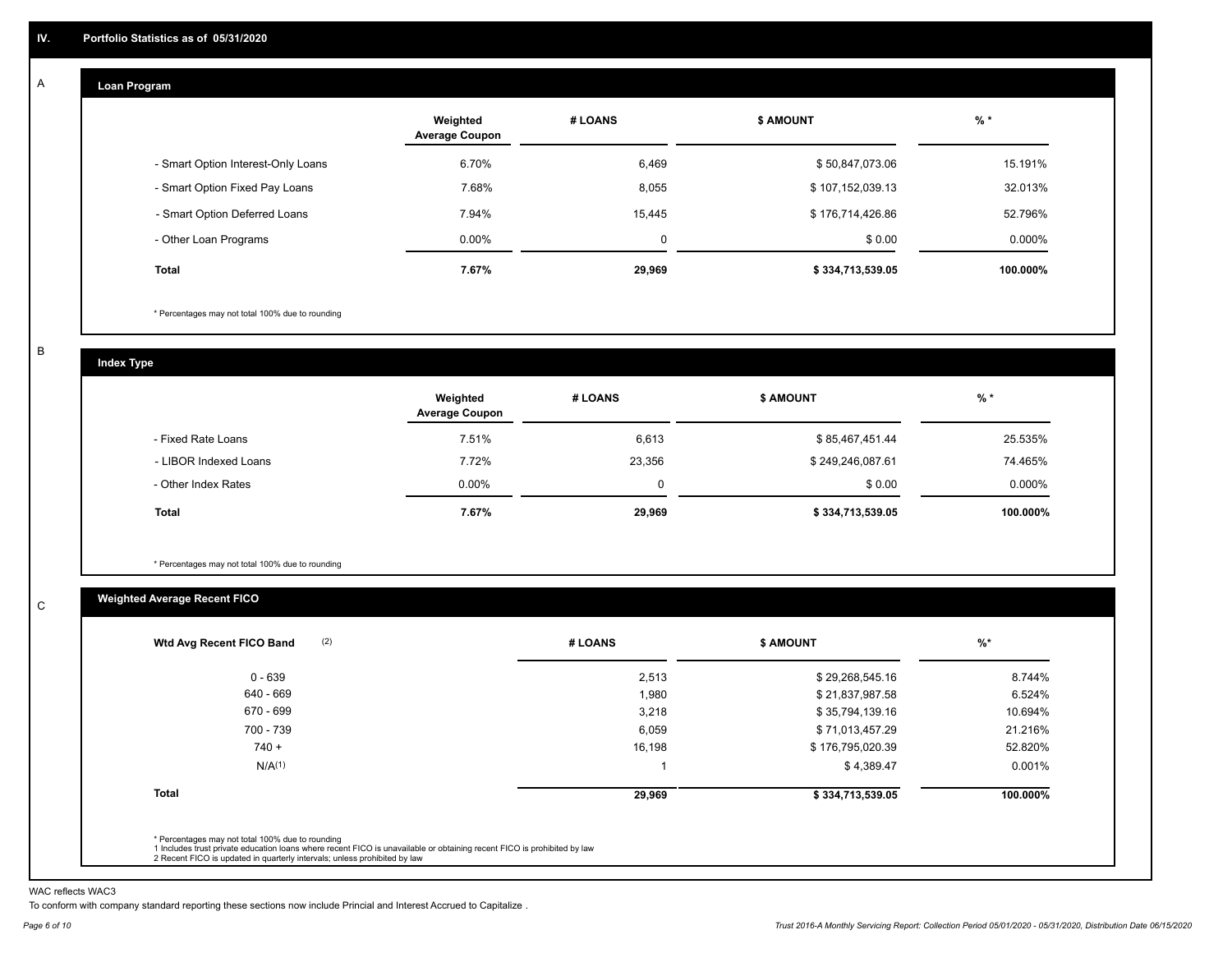| V. | 2016-A Reserve Account, Principal Distribution, and R-2 Certificate Calculations        |                  |
|----|-----------------------------------------------------------------------------------------|------------------|
| А. | <b>Reserve Account</b>                                                                  |                  |
|    | Specified Reserve Account Balance                                                       | \$1,557,854.00   |
|    | <b>Actual Reserve Account Balance</b>                                                   | \$1,557,854.00   |
| В. | <b>Principal Distribution Amount</b>                                                    |                  |
|    | i.<br>Class A Notes Outstanding                                                         | \$187,809,950.03 |
|    | ii.<br>Pool Balance                                                                     | \$334,713,539.05 |
|    | First Priority Principal Distribution Amount (i - ii)<br>iii.                           | \$0.00           |
|    | Class A and B Notes Outstanding<br>iv.                                                  | \$237,809,950.03 |
|    | First Priority Principal Distribution Amount<br>V.                                      | \$0.00           |
|    | Pool Balance<br>vi.                                                                     | \$334,713,539.05 |
|    | Specified Overcollateralization Amount<br>vii.                                          | \$100,414,061.72 |
|    | Regular Principal Distribution Amount (if (iv > 0, (iv - v) - (vi - vii))<br>viii.      | \$3,510,472.70   |
|    | Pool Balance<br>ix.                                                                     | \$334,713,539.05 |
|    | 10% of Initial Pool Balance<br>Х.                                                       | \$61,822,914.68  |
|    | <b>First Priority Principal Distribution Amount</b><br>xi.                              | \$0.00           |
|    | Regular Principal Distribution Amount<br>XII.                                           | \$3,510,472.70   |
|    | Available Funds (after payment of waterfall items A through I)<br>xiii.                 | \$2,189,469.17   |
|    | Additional Principal Distribution Amount (if(vi <= x,min(xiii, vi - xi - xii)))<br>xiv. | \$0.00           |
| C. | R-2 Certificate                                                                         |                  |
|    | <b>Previous Notional Balance</b>                                                        | \$37,490,591.00  |
|    | Shortfall of Principal                                                                  | \$0.00           |
|    | Shortfall of Interest                                                                   | \$0.00           |
|    | <b>Current Notional Balance</b>                                                         | \$37,490,591.00  |
|    | Excess Distribution Allocated (1)                                                       | \$617,436.48     |

1. Until the notional amount of the R-2 Certificate is reduced to zero and if there is excess cash through the distribution available it will be distributed to the R-2 Certificate, otherwise the amount will be zero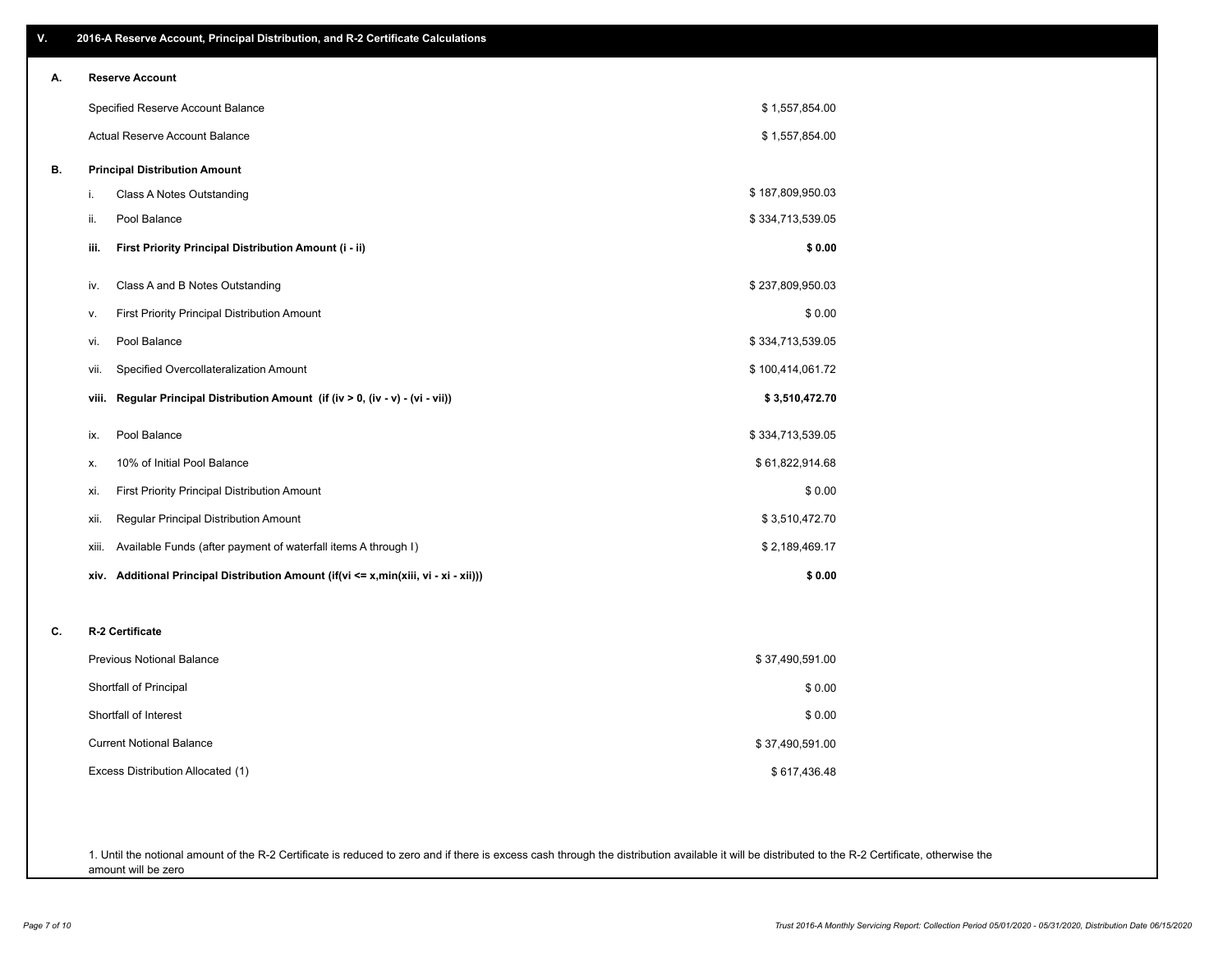|                                                               | Paid           | <b>Funds Balance</b> |
|---------------------------------------------------------------|----------------|----------------------|
| <b>Total Available Funds</b>                                  |                | \$6,411,549.20       |
| <b>Trustee Fees</b><br>A                                      | \$0.00         | \$6,411,549.20       |
| <b>Servicing Fees</b><br>В                                    | \$217,368.27   | \$6,194,180.93       |
| C<br>i. Administration Fees                                   | \$8,333.00     | \$6,185,847.93       |
| ii. Unreimbursed Administrator Advances plus any Unpaid       | \$5,000.00     | \$6,180,847.93       |
| D<br>Class A Noteholders Interest Distribution Amount         | \$365,360.88   | \$5,815,487.05       |
| E.<br><b>First Priority Principal Payment</b>                 | \$0.00         | \$5,815,487.05       |
| F.<br><b>Class B Noteholders Interest Distribution Amount</b> | \$115,545.18   | \$5,699,941.87       |
| Reinstatement Reserve Account<br>G                            | \$0.00         | \$5,699,941.87       |
| H<br><b>Regular Principal Distribution</b>                    | \$3,510,472.70 | \$2,189,469.17       |
| <b>Carryover Servicing Fees</b>                               | \$0.00         | \$2,189,469.17       |
| Additional Principal Distribution Amount<br>J                 | \$0.00         | \$2,189,469.17       |
| Unpaid Expenses of Trustee<br>K                               | \$0.00         | \$2,189,469.17       |
| Unpaid Expenses of Administrator<br>L                         | \$0.00         | \$2,189,469.17       |
| M<br>i. Remaining Funds to the R-1 Certificateholder(s)       | \$1,572,032.69 | \$617,436.48         |
| ii. Remaining Funds to the R-2 Certificateholder(s)           | \$617,436.48   | \$0.00               |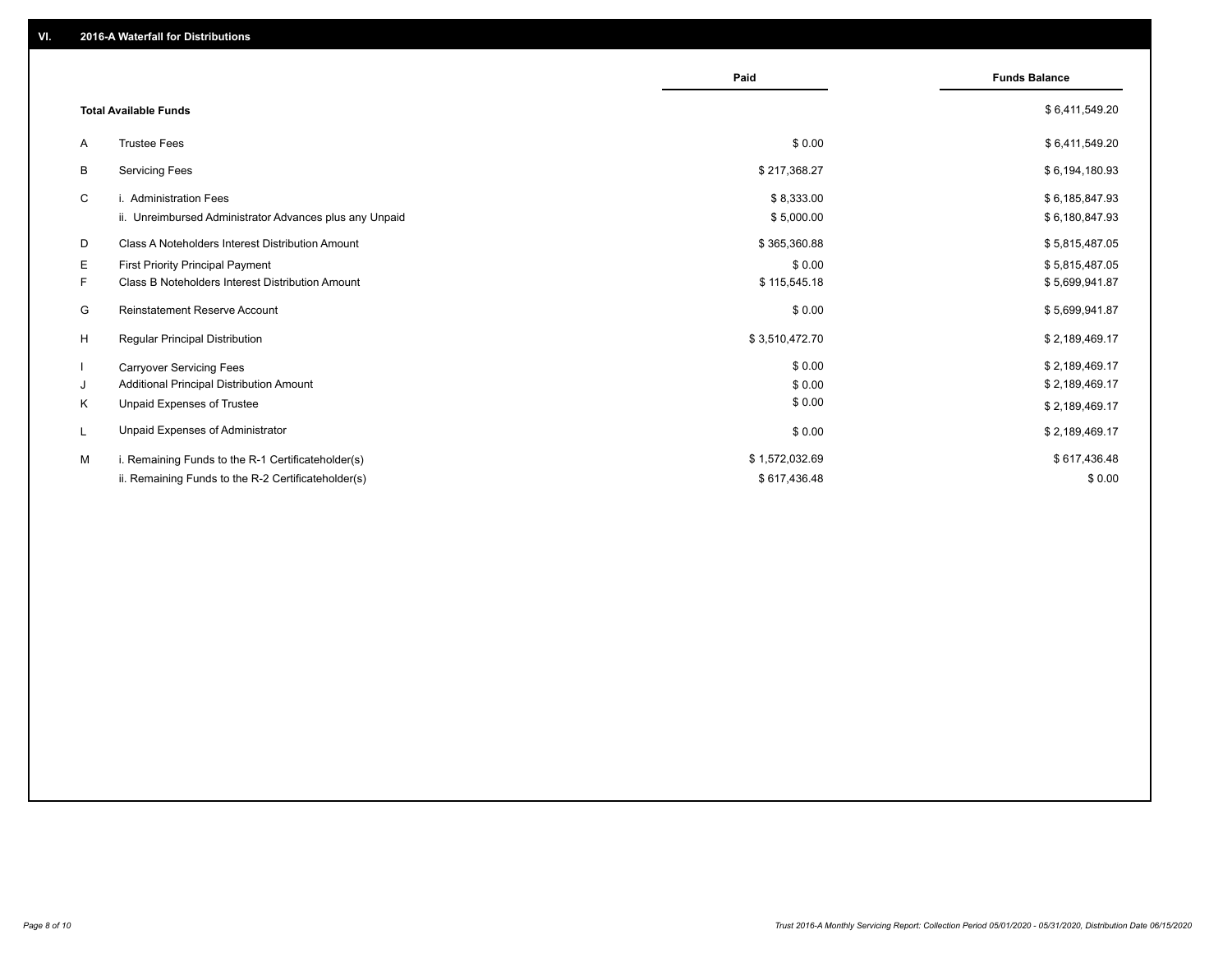# Ending Balance Factor Paydown Factor 0.009972934 0.009972934 0.000000000 Ending Principal Balance \$ 114,140,017.21 \$ \$ 70,159,460.12 \$ \$ 50,000,000.000.00 Principal Paid \$2,174,099.57 \$ 1,336,373.13 \$ - Interest Shortfall \$ - \$ - \$ - Interest Paid \$ 261,706.76 \$ 103,654.12 \$ 115,545.18 Total Interest Due \$ 261,706.76 \$ 103,654.12 \$ 115,545.18 Interest Shortfall from Prior Period Plus Accrued Interest \$ - \$ - \$ - Current Interest Due \$ 261,706.76 \$ 103,654.12 \$ 115,545.18 Accrued Interest Factor 0.002250000 0.001449792 0.002310904 Interest Rate\* 2.70000% 1.68363% 2.68363% Daycount Fraction 0.08333333 0.08611111 0.08611111 Accrual Period End 6/15/2020 6/15/2020 6/15/2020 Accrual Period Begin 5/15/2020 5/15/2020 5/15/2020 Record Date (Days Prior to Distribution) 1 1 NEW YORK BUSINESS DAY 1 NEW YORK BUSINESS DAY 1 NEW YORK BUSINESS DAY Spread/Fixed Rate 2.70% 1.50% 2.50% Index FIXED LIBOR LIBOR Beginning Balance \$ 50,000,000.00 \$ \$ 50,000,000.00 \$ \$ 50,000,000.00 \$ \$ 71,495,833.25 Cusip/Isin 78449FAB7 78449FAC5 78449FAD3 **A2A A2B B** 0.523578061 0.523578061 1.000000000 **Distribution Amounts**

\* Pay rates for Current Distribution. For the interest rates applicable to the next distribution date, please see https://www.salliemae.com/about/investors/data/SMBabrate.txt.

**VII. 2016-A Distributions**